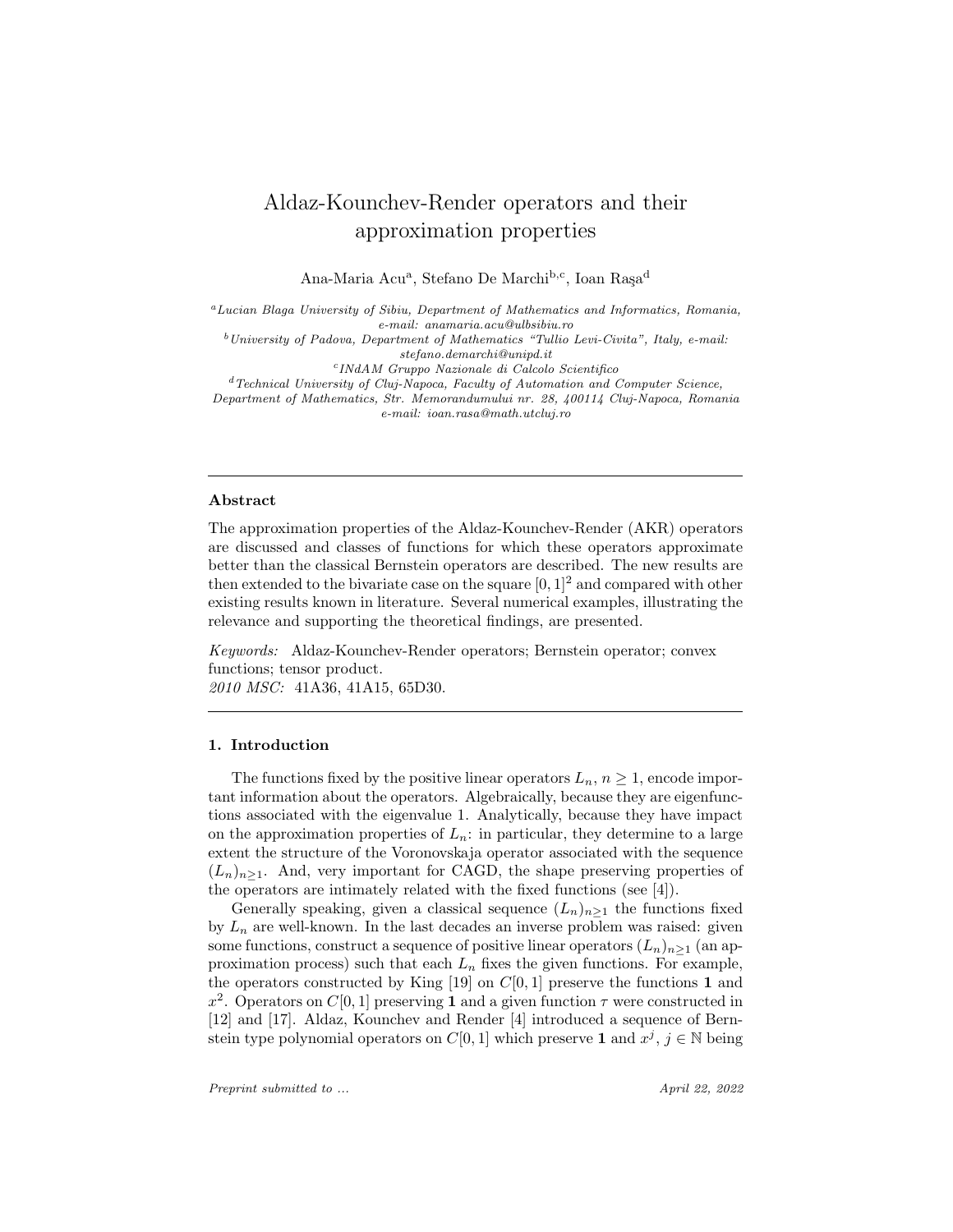given. Several papers were subsequently devoted to their study. In particular, the Voronovskaja formula conjectured in [13] was proved in [10] (see also [16],  $[15]$ ,  $[2]$ ).

The aim this paper is twofold. On one hand, we introduce the bivariate AKR operators on  $C([0, 1]^2)$  and investigate some of their approximation properties. On the other hand, we compare, in the univariate case and also in the bivariate case, the properties of Bernstein and AKR operators. In particular, we describe classes of functions on which AKR operators approximate better than Bernstein operators, and classes of functions on which the approximation given by Bernstein operators is better that the approximation provided by AKR operators. The analytic description is accompanied by numerical and graphical experiments.

**Definition 1.1.** Let  $I, J$  be compact intervals of the real axis, and let  $L$ :  $C(I) \rightarrow C(I)$ ,  $M: C(J) \rightarrow C(J)$  be discretely defined operators

$$
L(f; x) = \sum_{i=0}^{n} f(x_i) p_i(x), \ f \in C(I),
$$

and

$$
M(f; y) = \sum_{k=0}^{m} f(y_k) q_k(y), \ f \in C(J),
$$

where  $x_i \in I$ ,  $y_k \in J$  are mutually distinct, and  $p_i \in C(I)$ ,  $q_j \in C(J)$ .

Let  $(x, y) \in I \times J$ . The parametric extensions of L and M to  $C(I \times J)$  are given by

$$
_xL(f; x, y) = \sum_{i=0}^n f(x_i, y) p_i(x)
$$

and

$$
_{y}M(f;x,y)=\sum_{k=0}^{m}f(x,y_{k})q_{k}(y).
$$

The tensor product of  $L$  and  $M$  is given by

$$
Tf(x,y) := ({}_{x}L \circ {}_{y}M)(f;x,y) = \sum_{i=0}^{n} \sum_{k=0}^{m} f(x_i,y_k) p_i(x) q_k(y), \ f \in C(I \times J).
$$

Throughout the paper we use the notation  $e_i(x) = x^i$ ,  $i = 0, 1, \ldots$  and  $\|\cdot\|$ . stands for the supremum norm.

## 2. Application to Bernstein operators

Let  $B_n : C[0,1] \to C[0,1]$  be the classical Bernstein operator defined as

$$
B_n(f;x) = \sum_{i=0}^n f\left(\frac{i}{n}\right) p_{n,i}(x),
$$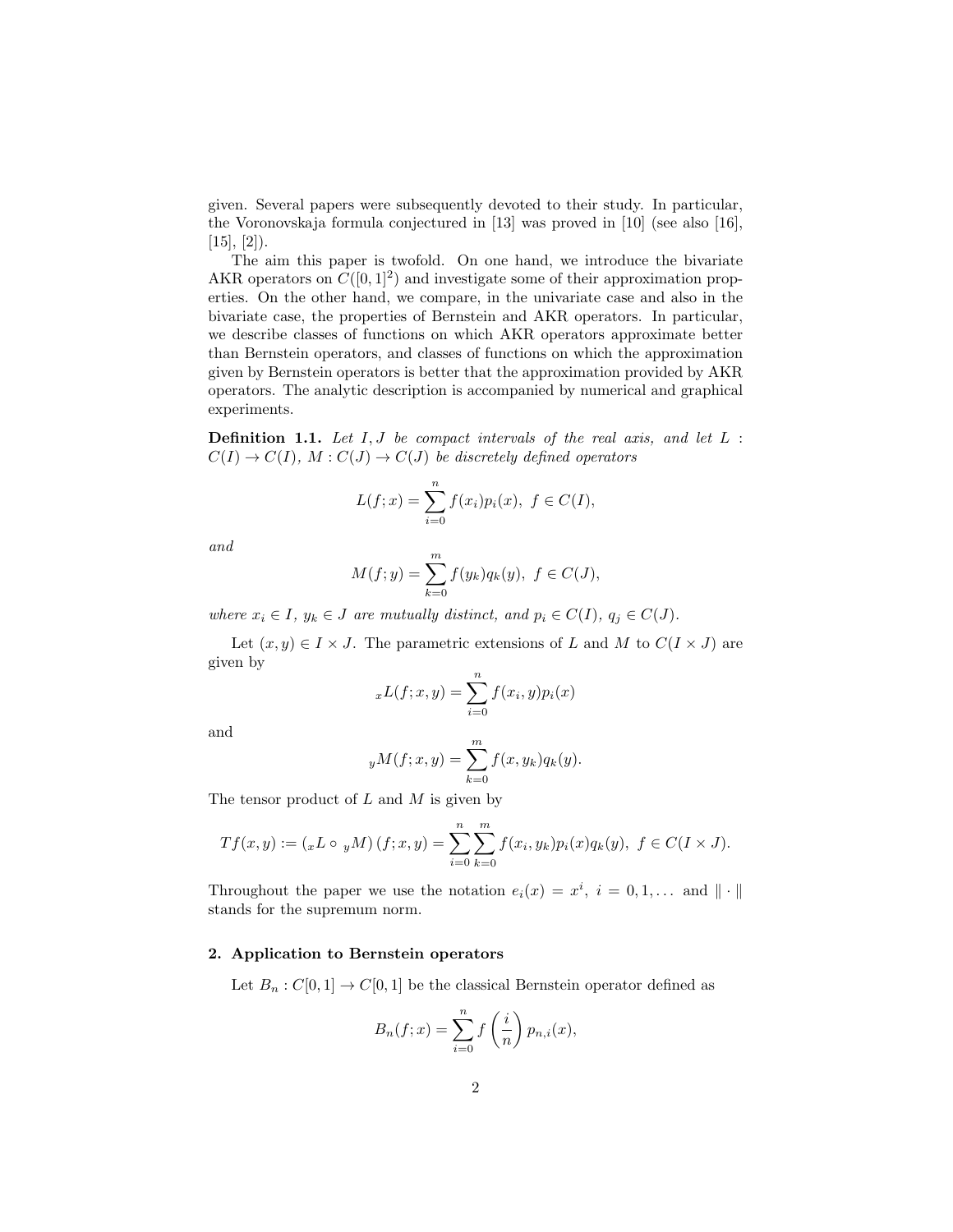where  $p_{n,i}(x) = \binom{n}{i} x^i (1-x)^{n-i}, x \in [0,1]$ . Then, for  $f \in C([0,1]^2)$ , the tensor product of  $B_n, B_m$  is given by

$$
B_{n,m}f(x,y) := ({}_{x}B_{n} \circ {}_{y}B_{m})f(x,y) = \sum_{i=0}^{n} \sum_{k=0}^{m} f\left(\frac{i}{n}, \frac{k}{m}\right) p_{n,i}(x) p_{m,k}(y). \tag{2.1}
$$

Denote by  $C^{p,q}([0, 1]^2)$  the space of all real valued functions defined on  $[0, 1]^2$ and having continuous partial derivatives of order  $p$ , respectively  $q$ .

Let  $f \in C^{2,2}([0,1]^2)$ . The following approximation formula for the bivariate Bernstein operators  $B_{n,m}$  was obtained in [1]

$$
|f(x,y) - B_{n,m}f(x,y)| \le \frac{3}{2} \left[ \frac{x(1-x)}{n} \| f^{(2,0)} \| + \frac{y(1-y)}{m} \| f^{(0,2)} \| \right].
$$
 (2.2)

Motivated by the well-known results for the classical Bernstein operators, namely

$$
|f(x) - B_n(f; x)| \le \frac{1}{2} \|f''\| \frac{x(1-x)}{n},\tag{2.3}
$$

in [1] the constant 3/2 was improved and the following approximation formula was obtained (see also [8, Theorem 2.3])

$$
|f(x,y) - B_{n,m}f(x,y)|
$$
\n
$$
\leq \frac{x(1-x)}{2n} \|f^{(2,0)}\| + \frac{y(1-y)}{2m} \|f^{(0,2)}\| + \frac{x(1-x)y(1-y)}{4nm} \|f^{(2,2)}\|.
$$
\n(2.4)

In the following we obtain a new result that improves (2.2) and (2.4).

**Proposition 2.1.** Let  $f \in C^{2,2}([0,1]^2)$ . Then

$$
|f(x,y) - B_{n,m}f(x,y)| \le \frac{1}{2} \left[ \frac{x(1-x)}{n} \| f^{(2,0)} \| + \frac{y(1-y)}{m} \| f^{(0,2)} \| \right].
$$
 (2.5)

Proof. Using the estimate (2.3) we get

$$
|f(x,y) - B_{n,m}f(x,y)| \le |f(x,y) - xB_nf(x,y)|
$$
  
+  $|xB_nf(x,y) - (xB_n \circ yB_m)f(x,y)|$   
 $\le |f(x,y) - xB_nf(x,y)| + xB_n (|f - yB_mf|) (x,y)$   
 $\le \frac{x(1-x)}{2n} ||f^{(2,0)} + xB_n \left( \frac{y(1-y)}{2m} ||f^{(0,2)}|| \right)$   
 $\le \frac{1}{2} \left[ \frac{x(1-x)}{n} ||f^{(2,0)}|| + \frac{y(1-y)}{m} ||f^{(0,2)}|| \right].$ 

 $\Box$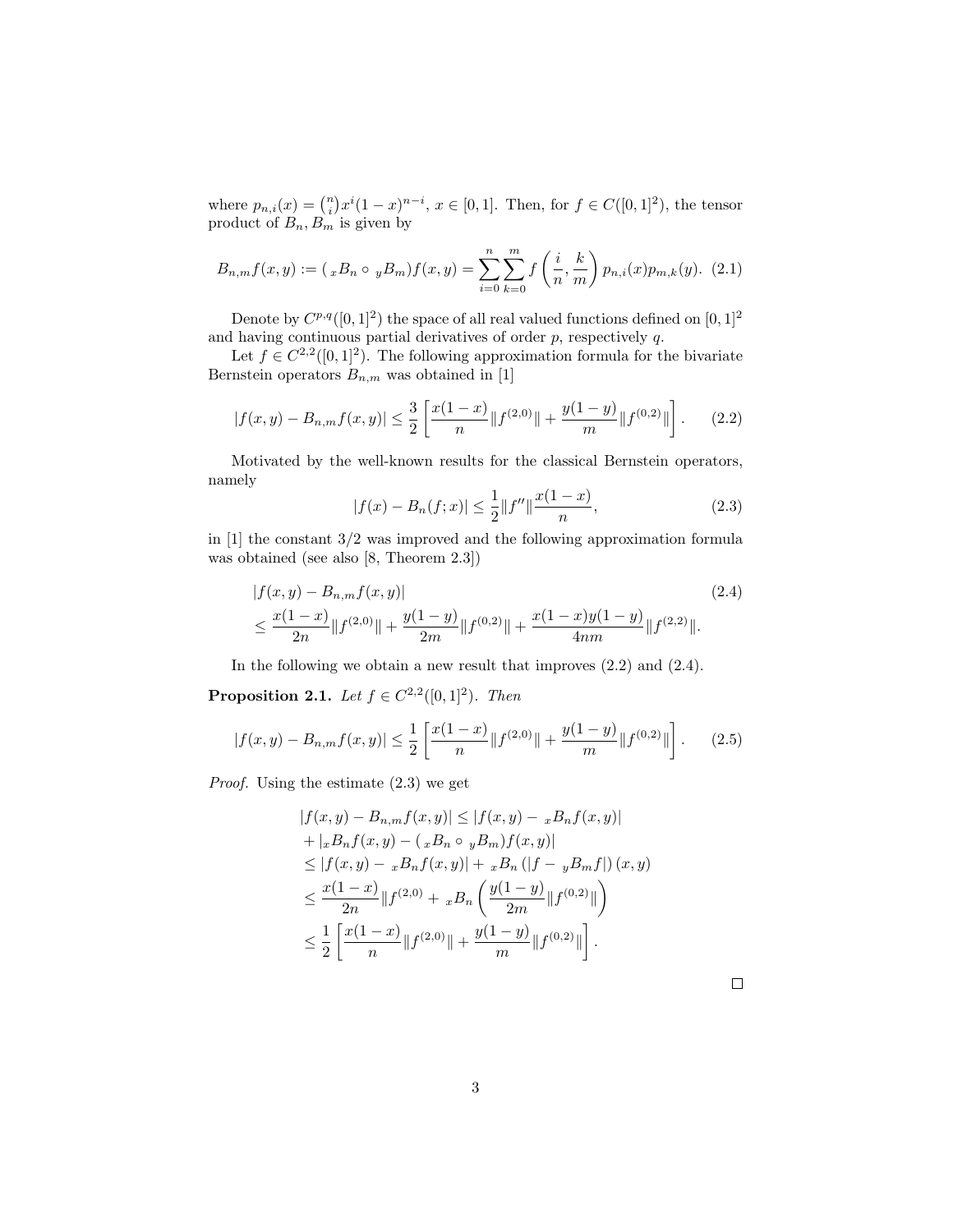## 3. Bernstein-type operator of Aldaz, Kounchev and Render

Starting from the classical Bernstein operators  $B_n$  defined on  $C[0, 1]$ , during recent years some modifications have been considered. One of them was introduced by J.P. King [19] in order to obtain linear positive operators which preserve the functions  $e_0$  and  $e_2$ . A slight extension of King operators was considered by Cárdenas-Morales et al. in [11] where a sequence of operators  $B_{n,\alpha}$ that preserve  $e_0$  and  $e_2 + \alpha e_1$ ,  $\alpha \in [0, +\infty)$  was introduced. Using a continuous strictly increasing function  $\tau$  defined on [0, 1] with  $\tau(0) = 0$  and  $\tau(1) = 1$ ,  $\tau'(x) > 0, x \in [0, 1],$  Cárdenas-Morales et al. (see [12], [17]) introduced a modification of the Bernstein operator which preserves the functions  $e_0$  and  $\tau$ .

For  $j > 1$ ,  $j \in \mathbb{N}$  fixed and  $n \geq j$ , Aldaz, Kounchev and Render [4] introduced a polynomial operator  $B_{n,j}: C[0,1] \to C[0,1]$  that fixes  $e_0$  and  $e_j$ . The operator is explicitly given by

$$
B_{n,j}(f;x) = \sum_{k=0}^{n} f\left(t_{n,k}^{j}\right) p_{n,k}(x), \qquad (3.1)
$$

where

$$
t_{n,k}^j = \left(\frac{k(k-1)\dots(k-j+1)}{n(n-1)\dots(n-j+1)}\right)^{1/j}.
$$

For  $n = 10$  and  $j = 2$  in Figure 1 the nodes of AKR operator and Bernstein operator, respectively, are illustrated graphically.



Figure 1: Nodes of  $B_{n,j}$  and  $B_n$ 

Next we determine a class of functions for which the approximation by the AKR operators is better than the approximation by the Bernstein operators. In order to describe this class of functions, in the sequel we will recall some necessary notions from the literature (see [4]).

We say that  $(f_0, f_1)$  is a *Haar pair* if  $f_0$  is strictly positive and  $f_1/f_0$  strictly increasing.

**Definition 3.1.** (see [18, p. 280]) A function  $f : [a, b] \rightarrow \mathbb{R}$  is called  $(f_0, f_1)$ convex if for all  $x_0, x_1, x_2 \in [a, b]$  with  $x_0 < x_1 < x_2$ , the determinant

$$
det \left( \begin{array}{cc} f_0(x_0) & f_0(x_1) & f_0(x_2) \\ f_1(x_0) & f_1(x_1) & f_1(x_2) \\ f(x_0) & f(x_1) & f(x_2) \end{array} \right)
$$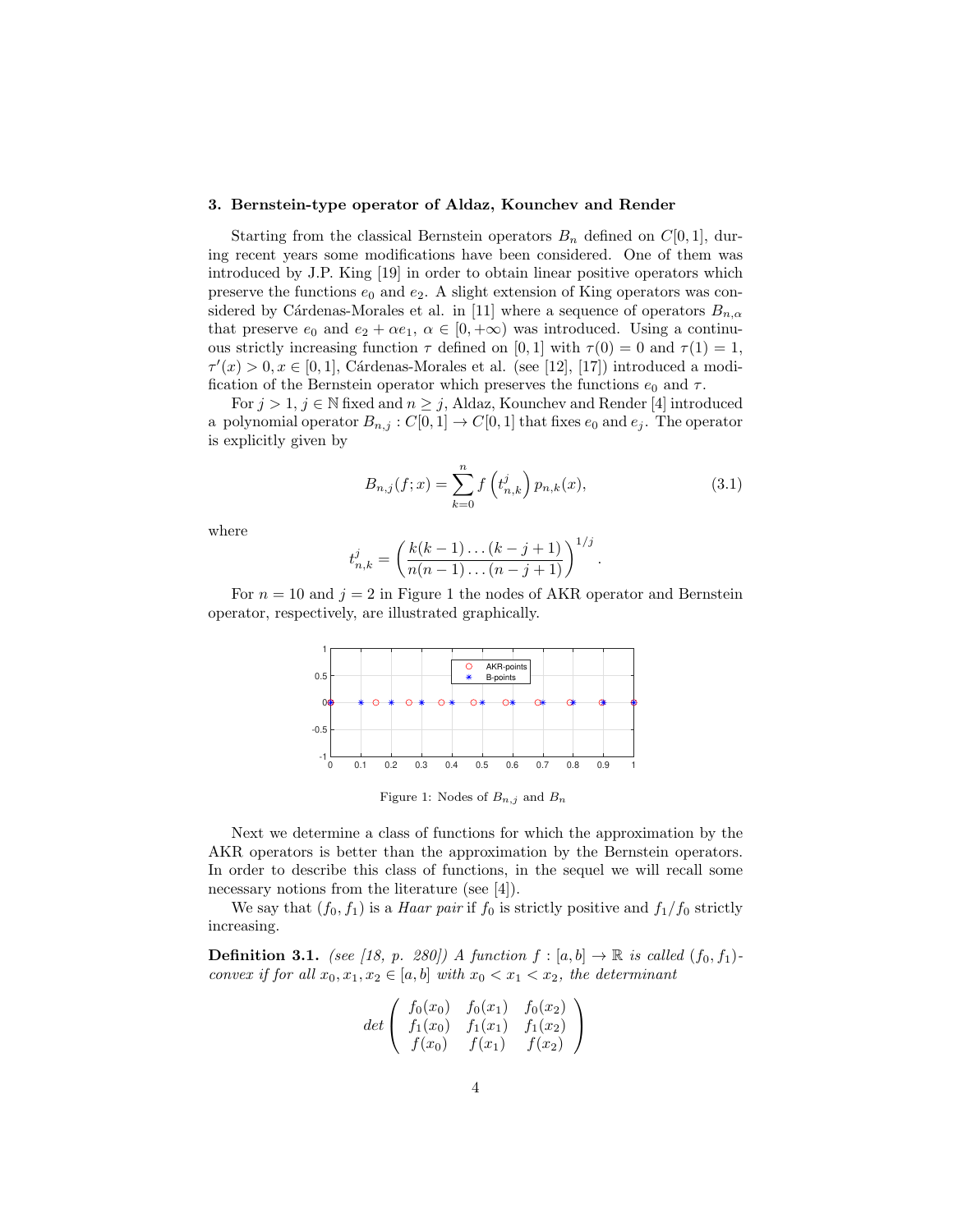is non-negative.

We will use the following characterization of  $(f_0, f_1)$ -convexity given in [9, Theorem 5]:

**Theorem 3.1.** ([9]) Let  $(f_0, f_1)$  be a Haar pair and let  $I := (f_1/f_0)([a, b])$ . Then  $f \in C[a, b]$  is  $(f_0, f_1)$ -convex if and only if  $(f/f_0) \circ (f_1/f_0)^{-1} \in C(I)$  is convex in the standard sense.

Let  $\mathcal{B}_n$  be a Bernstein type operator defined as

$$
\mathcal{B}_n f(x) = \sum_{k=0}^n f(t_{n,k}) \alpha_{n,k} p_{n,k}(x), \ f \in C[a, b], x \in [a, b],
$$

where  $\alpha_{n,i} > 0, i = 1, ..., n, t_{n,k} \in [a, b].$ 

The next result generalizes the well known inequality verified by the classical Bernstein operator

 $B_n f \geq f$ 

for all convex functions  $f \in C[0, 1]$ .

**Theorem 3.2.** ([4, Th.15]) Assume that for some  $n \geq 1$ , there is a Bernstein type operator  $\mathcal{B}_n$  fixing  $f_0$  and  $f_1$ . Then for every  $(f_0, f_1)$ -convex function  $f \in$  $C[a, b]$  we have  $\mathcal{B}_n f \geq f$ .

In what follows let  $j \geq 2$  and

$$
K_j^{[1]} := \left\{ f \in C[0,1] \, | \, f \text{ is increasing, } g(x) := f(x^{1/j}) \text{ is convex on } [0,1] \right\}.
$$

Let  $\Omega$  be the set of the functions  $\omega$  such that

- (i)  $\omega \in C[0,1] \cap C^1(0,1],$
- (ii)  $\omega(x) \geq 0, x \in [0, 1],$
- (iii)  $\omega'(x) \ge 0, x \in (0, 1],$
- (iv) there exists  $\lim_{x\to 0} x^{j-1}\omega'(x) \in \mathbb{R}$ .

Theorem 3.3. The following statements are equivalent

(a)  $f \in C^2[0,1] \cap K_j^{[1]},$ (b)  $f \in C^2[0,1], f'(x) \geq 0, xf''(x) - (j-1)f'(x) \geq 0, x \in [0,1],$ (c) There exists  $\varphi \in \Omega$  such that  $f(x) = f(0) + \int^x$  $t^{j-1}\varphi(t)dt, x \in [0,1].$ 

0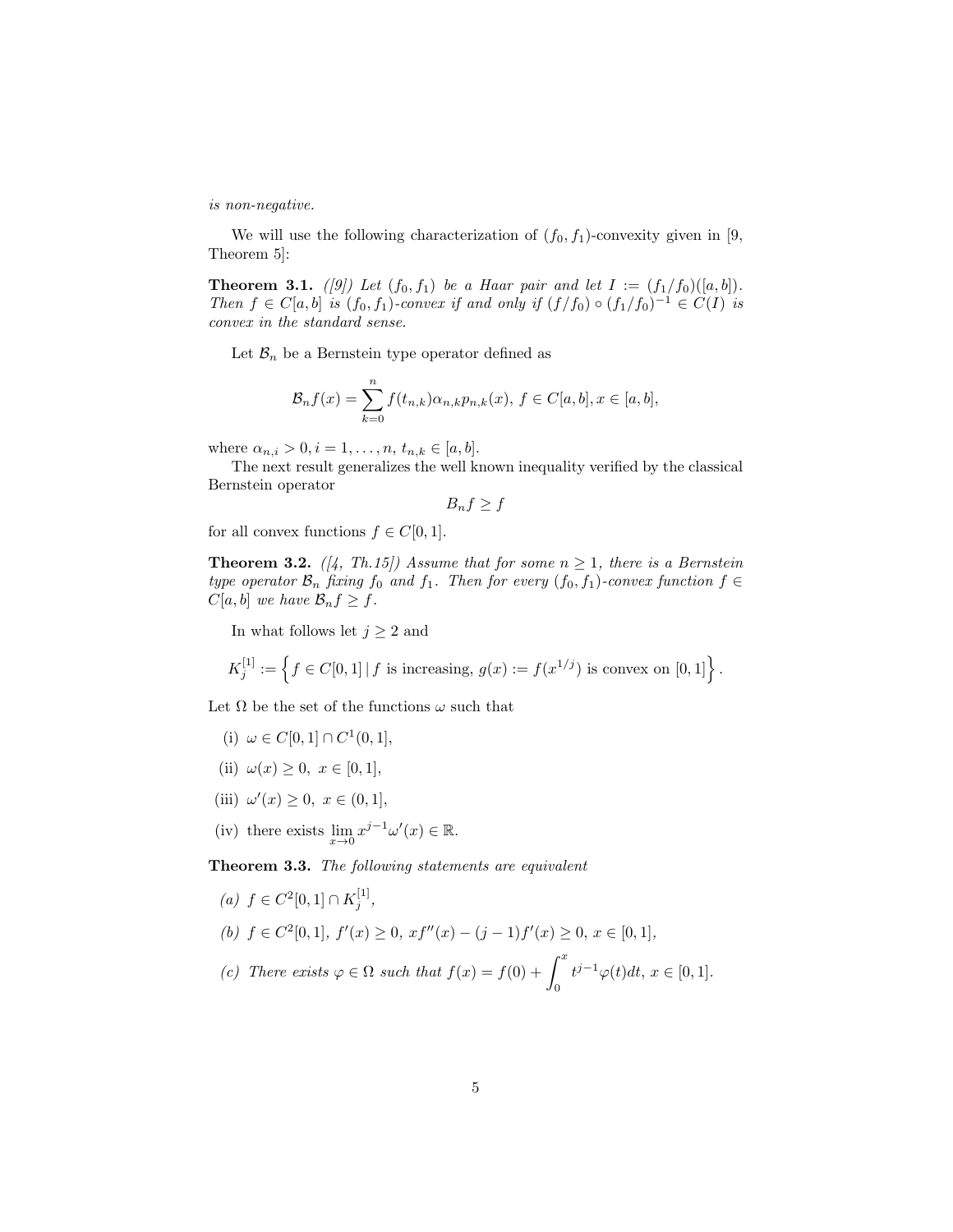*Proof.* To prove that (a) and (b) are equivalent let  $f \in C^2[0,1]$  and  $g(x) :=$  $f(x^{1/j})$ ,  $x \in [0,1]$ . Then  $f \in K_j^{[1]}$  if and only if  $f'(x) \ge 0$  and  $g''(x) \ge 0$ ,  $x \in (0,1]$ . But  $g''(x) \geq 0$  for  $0 < x \leq 1$  is equivalent to  $xf''(x) - (j-1)f'(x) \geq$  $0, x \in [0, 1].$ 

In order to prove that (b) implies (c) let

$$
f \in C^{2}[0,1], f'(x) \ge 0, xf''(x) - (j-1)f'(x) \ge 0, x \in [0,1].
$$

Set  $\varphi(x) = \frac{f'(x)}{x-1}$  $\frac{f(x)}{x^{j-1}}$ ,  $0 < x \le 1$ . Then for  $x \in (0,1]$  we have

$$
\varphi'(x) = \frac{xf''(x) - (j-1)f'(x)}{x^j} \ge 0.
$$

Moreover,  $\varphi \geq 0$  and  $\varphi$  is increasing on  $(0, 1]$ . This implies the existence of  $l := \lim_{x \to 0} \varphi(x) \in [0, \infty).$ 

Define

$$
\varphi(x) := \begin{cases} \frac{f'(x)}{x^{j-1}}, \ x \in (0,1], \\ l, \ x = 0. \end{cases}
$$

Then  $\varphi \in C[0,1] \cap C^1(0,1]$ .

From (b) we see that  $f'(0) = 0$ . Now  $\lim_{x \to 0} \frac{f'(x)}{x}$  $\frac{d(x)}{dx} = f''(0)$  and consequently

$$
\lim_{x \to 0} x^{j-1} \varphi'(x) = (1 - j) f''(0) \in \mathbb{R}.
$$

From  $f'(t) = t^{j-1}\varphi(t), t \in [0,1]$ , we get  $f(x) = f(0) + \int^x$ 0  $t^{j-1}\varphi(t)dt, x \in [0,1],$ and (c) is proved.

It remains to prove that (c) implies (b). Let  $f(x) = f(0) + \int^x t^{j-1} \varphi(t) dt$ ,  $x \in [0,1],$  with  $\varphi \in \Omega$ . Then  $f'(x) = x^{j-1}\varphi(x), x \in [0,1].$  The function f' is continuous on [0, 1] and

$$
f''(x) = (j-1)x^{j-2}\varphi(x) + x^{j-1}\varphi'(x) \text{ on } (0,1].
$$
 (3.2)

Using (3.2) and (iv) we infer that there exists  $f''(0) := \lim_{x\to 0} f''(x) \in \mathbb{R}$ . Therefore  $f \in C^2[0,1]$ . From  $f'(x) = x^{j-1}\varphi(x)$  we see that  $f'(x) \ge 0, x \in [0,1]$ . Using  $(3.2)$  we get

$$
xf''(x) - (j-1)f'(x) \ge 0, x \in (0,1].
$$

By continuity this is true also for  $x = 0$ , and now (b) is proved.

**Proposition 3.1.** Let  $f \in K_j^{[1]}$ . Then

$$
f \le B_{n,j} f \le B_n f. \tag{3.3}
$$

 $\Box$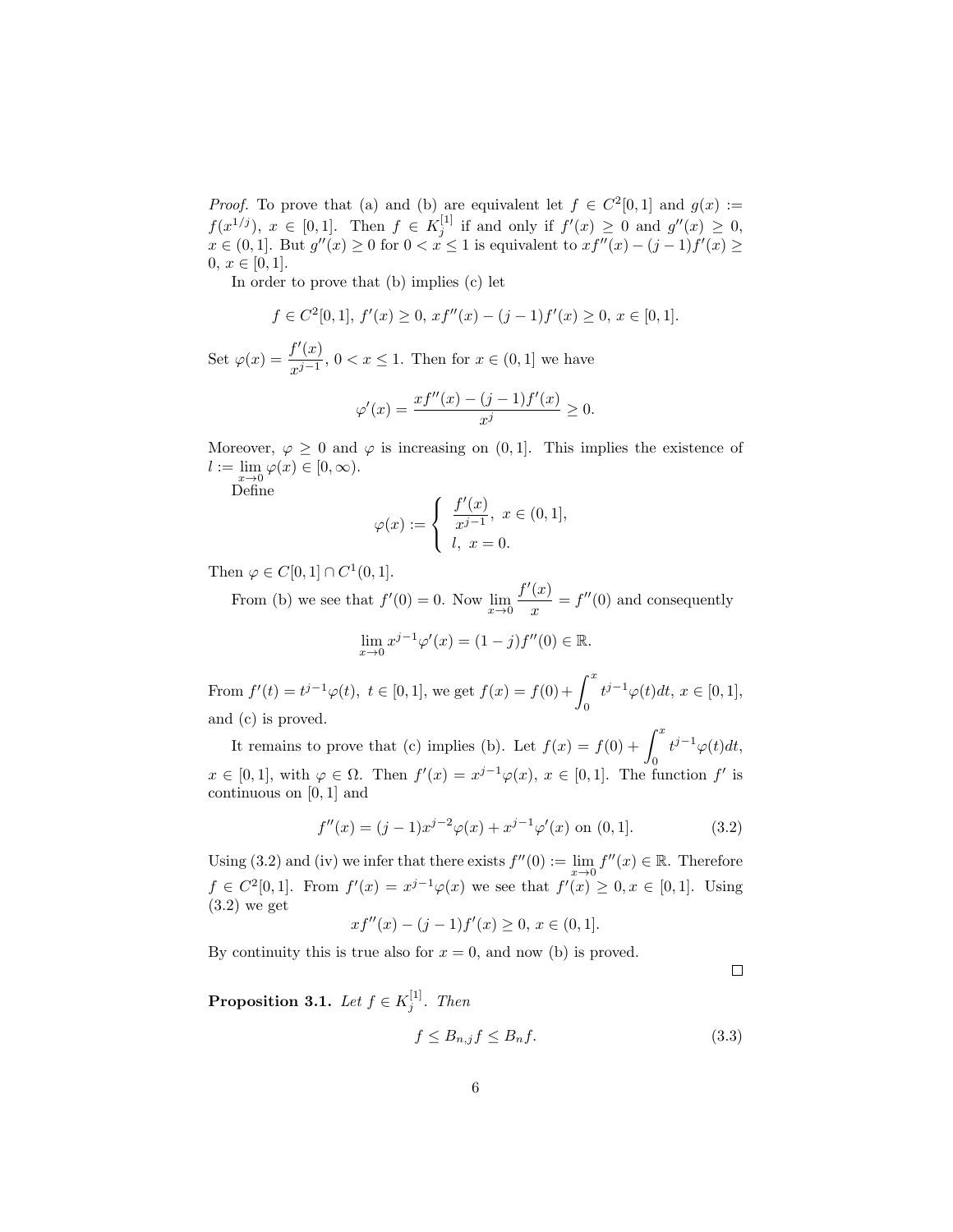Proof. It is easy to verify that

$$
t_{n,k}^j \leq \frac{k}{n}, \ k = 0, \ldots, n, \ j \geq 2.
$$

Since f is increasing, we get  $f(t_{n,k}^j) \leq f\left(\frac{k}{n}\right)$ n , therefore

$$
B_{n,j}f \le B_n f. \tag{3.4}
$$

We consider  $f_0 = e_0$  and  $f_1 = e_j$  in Theorem 3.1. Then  $(f_0, f_1)$  is a Haar pair and  $(f/f_0) \circ (f_1/f_0)^{-1}(x) = f(x^{1/j})$  is convex. Applying Theorem 3.2 (for  $\mathcal{B}_n = B_{n,j}$  we get  $B_{n,j} f \geq f$ . Combined with (3.4) this proves the inequality (3.3).  $\Box$ 

Corollary 3.1. Let  $f \in C^2[0,1]$ . If

$$
f'(x) \ge 0 \text{ and } xf''(x) - (j-1)f'(x) \ge 0, \ 0 \le x \le 1,
$$
 (3.5)

then

$$
f \leq B_{n,j} f \leq B_n f.
$$

*Proof.* According to (3.5) and Theorem 3.3,  $f \in K_j^{[1]}$  and now is sufficient to apply Proposition 3.1.  $\Box$ 

**Remark 3.1.** Recall the Voronovskaja formula for  $B_{n,i}$ . If  $x \in (0,1]$  and there exists the finite  $f''(x)$ , then

$$
\lim_{n \to \infty} n (B_{n,j}(f;x) - f(x)) = \frac{1-x}{2} [xf''(x) - (j-1)f'(x)].
$$
 (3.6)

Combining (3.6) and Corollary 3.1 we see that for  $f \in C^2[0,1]$  the statements

$$
xf''(x) - (j-1)f'(x) \ge 0, x \in [0,1],
$$

and

$$
B_{n,j}(f;x) \ge f(x), \, x \in [0,1],
$$

are equivalent.

Corollary 3.2. Let  $\varphi \in C^1[0,1]$  such that  $\varphi(x) \geq 0$ ,  $\varphi'(x) \geq 0$ ,  $x \in [0,1]$ , and let  $f(x) = \int^x$ 0  $t^{j-1}\varphi(t)dt, x \in [0,1].$  Then

$$
f \leq B_{n,j} f \leq B_n f.
$$

*Proof.* Let us remark that  $\varphi \in \Omega$ . Now Theorem 3.3 shows that  $f \in K_j^{[1]}$  and an application of Proposition 3.1 concludes the proof.  $\Box$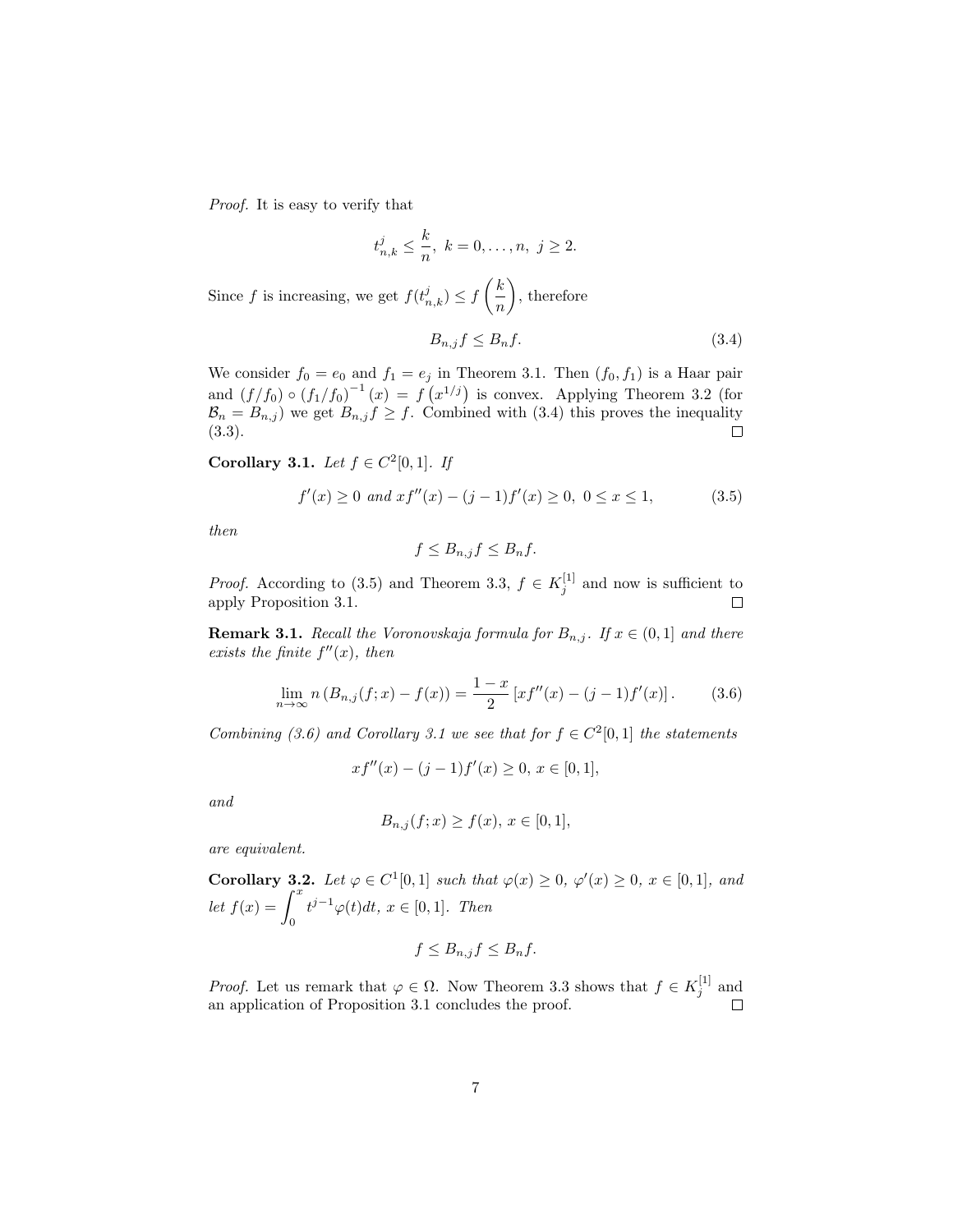**Example 3.1.** Let  $\varphi(t) = \sin \frac{\pi t}{2}$ ,  $t \in [0, 1]$ . Using Corollary 3.2 with  $j = 2$ , we determine the function  $f(x) = \int_0^x$  $\overline{0}$  $t\varphi(t)dt = -\frac{2}{\pi}$  $rac{2}{\pi}x\cos\frac{\pi x}{2}$  $\frac{\pi x}{2} + \frac{4}{\pi^2}$  $rac{4}{\pi^2}$  sin  $rac{\pi x}{2}$  $\frac{1}{2}$ . In Figure 2 it can be seen that for this function the approximation by the operator  $B_{5,2}$  is better than the approximation by the Bernstein operator  $B_5$ . Moreover, if we denote

$$
E_{AKR}(f; n, j) = ||B_{n,j}f - f|| \text{ and } E_B(f; n) = ||B_nf - f||,
$$

the approximation error by AKR operator and the Bernstein operator, in Table 1 we present  $E_{AKR}f$  and  $E_Bf$  for certain values of n.

Table 1. Error of approximation

|                                                             |  | 20 | 30 | 40                                                             | 50 | 60 |
|-------------------------------------------------------------|--|----|----|----------------------------------------------------------------|----|----|
| $E_B f$                                                     |  |    |    | $0.0140$ $0.0070$ $0.0035$ $0.0023$ $0.0017$ $0.0014$ $0.0012$ |    |    |
| $E_{AKR}f$ 0.0309 0.0159 0.0081 0.0054 0.0041 0.0033 0.0027 |  |    |    |                                                                |    |    |



Figure 2: Plots of  $f$ ,  $B_{5,2}f$  and  $B_5f$ 

**Example 3.2.** Take  $\varphi(t) = e^t$ ,  $t \in [0,1]$ . For  $j = 5$  Corollary 3.2 gives the function  $f(x) = \int_0^x$ 0  $t^4e^t dt = -24 + (x^4 - 4x^3 + 12x^2 - 24x + 24)e^x$ . Figure 3 shows that AKR operator approximates the function better than the Bernstein operator.

In the next result we mention a class of functions for which the approximation by the Bernstein operators is better than the approximation by AKR operators.

**Proposition 3.2.** Let  $f \in C[0, 1]$  be a decreasing and convex function. Then

$$
B_{n,j}f \ge B_n f \ge f. \tag{3.7}
$$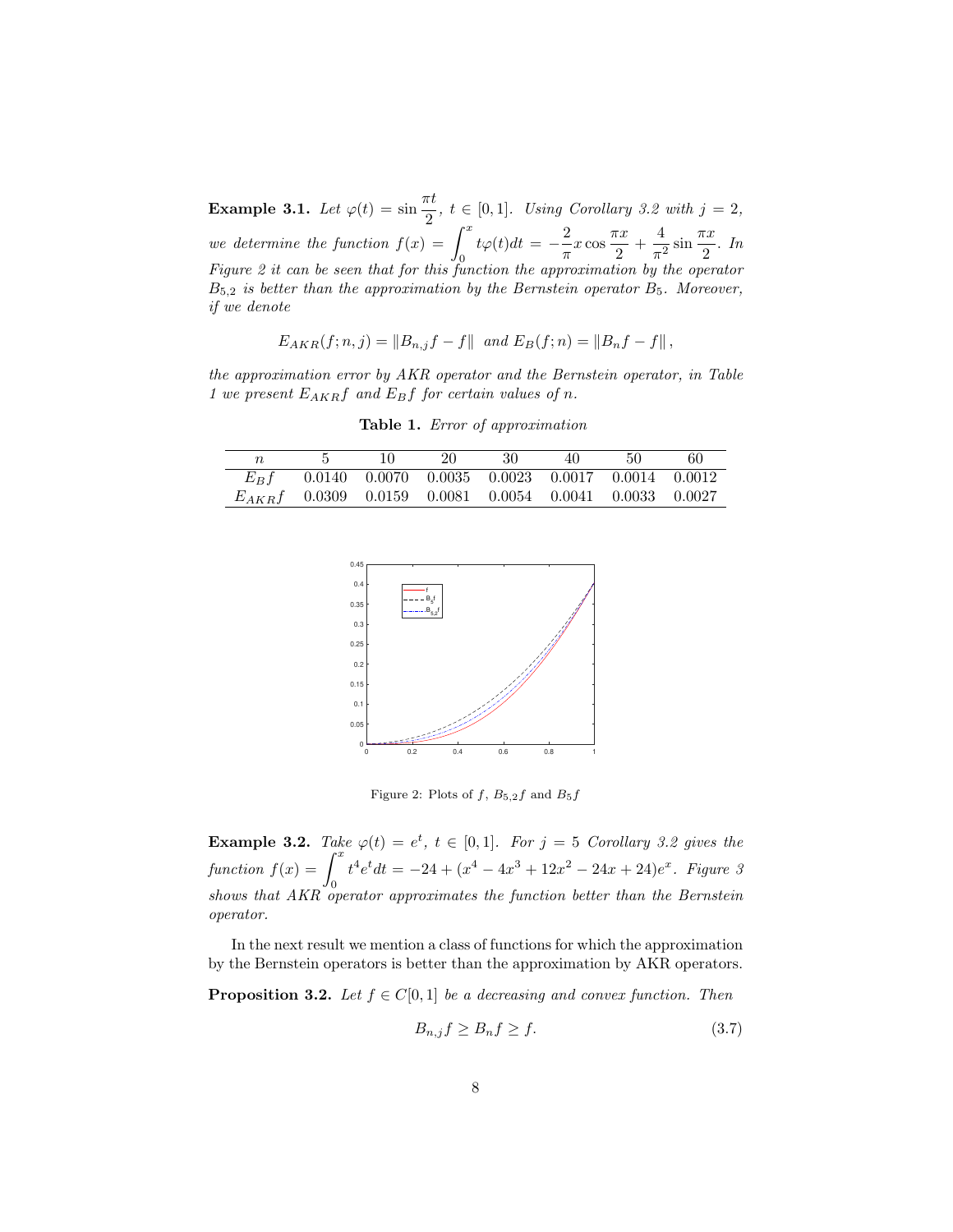

Figure 3: Graph of  $f$ ,  $B_{5,5}f$  and  $B_5f$ 

*Proof.* Since the function f is decreasing and  $t_{n,k}^j \leq \frac{k}{n}$  $\frac{n}{n}, k = 0, \ldots, n, j \geq 2,$ we get  $f\left(t_{n,k}^j\right) \geq f\left(\frac{k}{n}\right)$ n ), therefore  $B_{n,j}f \geq B_nf$ . But, it is well known that  $B_n f \geq f$  for each convex function f. This leads to the inequalities (3.7).

**Example 3.3.** Let  $f(x) = \cos^2\left(\frac{\pi}{4}\right)$  $\left(\frac{\pi}{4}(x+1)\right), x \in [0,1].$  Note that f is a decreasing and convex function and  $f \in C[0,1]$ . In Figure 4 are represented graphically the functions f,  $B_{n,j}$  and  $B_n$  for  $n = 10$  and  $j = 2$ . Note that in this case the approximation by the Bernstein operator is better than the approximation by AKR operator. If we consider the notation introduced in Example 3.1 for the approximation error we have

$$
E_{AKR}(f; 10, 2) = 0.0450, \ E_B(f; 10) = 0.0118.
$$



Figure 4: Graph of  $f$ ,  $B_{10,2}f$  and  $B_{10}f$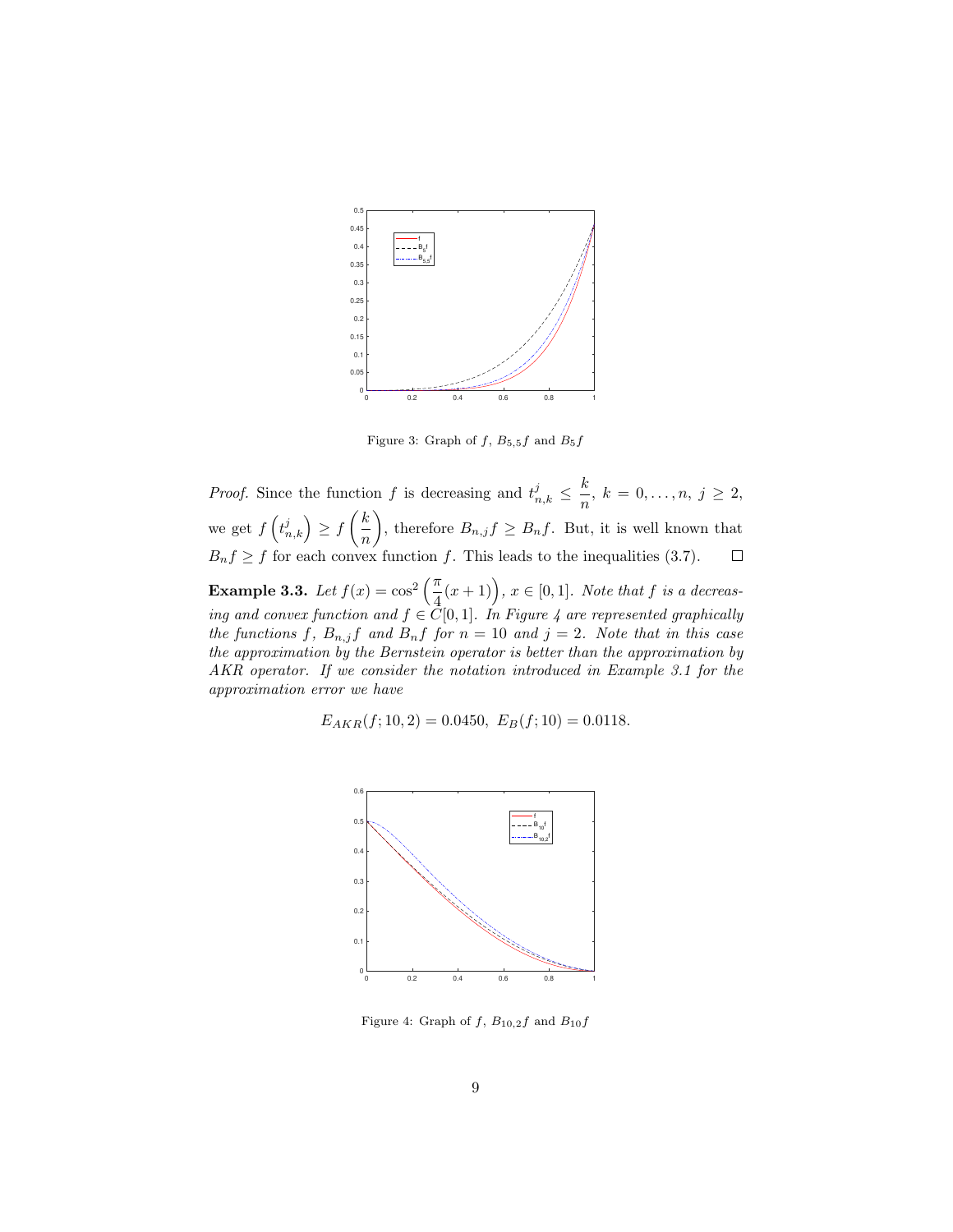# 4. Bivariate Bernstein-type operator of Aldaz, Kounchev and Render

Let  $B_{n,j}, B_{m,j}: C[0,1] \to C[0,1]$  be the AKR operators and  $(x, y) \in [0,1]^2$ . Then, for  $f \in C([0,1]^2)$ , the tensor product of AKR operators is given by

$$
B_{n,m,j}(f;x,y) = \sum_{i=0}^{n} \sum_{k=0}^{m} f\left(t_{n,i}^j, t_{m,k}^j\right) p_{n,i}(x) p_{m,k}(y), (x,y) \in [0,1]^2. \tag{4.1}
$$

Since  $B_{n,j}$  preserves the functions 1,  $x^j$  and  $B_{m,j}$  preserves the functions 1,  $y^j$  defined on [0, 1], it follows immediately that  $B_{n,m,j}$  preserves the functions 1,  $x^j$ ,  $y^j$  defined on [0, 1]<sup>2</sup>.

The nodes of the operators  $B_{10,10,2}$  and  $B_{10,10}$ , respectively, are presented graphically in Figure 5.



Figure 5: Nodes of  $B_{10,10,2}$  and  $B_{10,10}$ 

**Proposition 4.1.** Let  $f \in C^{2,2}([0,1]^2)$ . Then

$$
|f(x,y) - B_{n,m,j}(f;x,y)| \le \frac{x(1-x)}{2n} \|f^{(2,0)}\| + \frac{y(1-y)}{2m} \|f^{(0,2)}\| + \frac{j-1}{n} \|f^{(1,0)}\| + \frac{j-1}{m} \|f^{(0,1)}\|.
$$

Proof. In [3] the following estimate of the difference between the AKR and Bernstein operators was obtained

$$
|B_n(f;x) - B_{n,j}(f;x)| \le \omega_1\left(f, \frac{j-1}{n}\right) \le \frac{j-1}{n} ||f'||, \ f \in C^1[0,1].\tag{4.2}
$$

From  $(2.3)$  and  $(4.2)$  we obtain

$$
|f(x) - B_{n,j}(f;x)| \le |f(x) - B_n(f;x)| + |B_n(f;x) - B_{n,j}(f;x)|
$$
  

$$
\le \frac{x(1-x)}{2n} ||f''|| + \frac{j-1}{n} ||f'||. \tag{4.3}
$$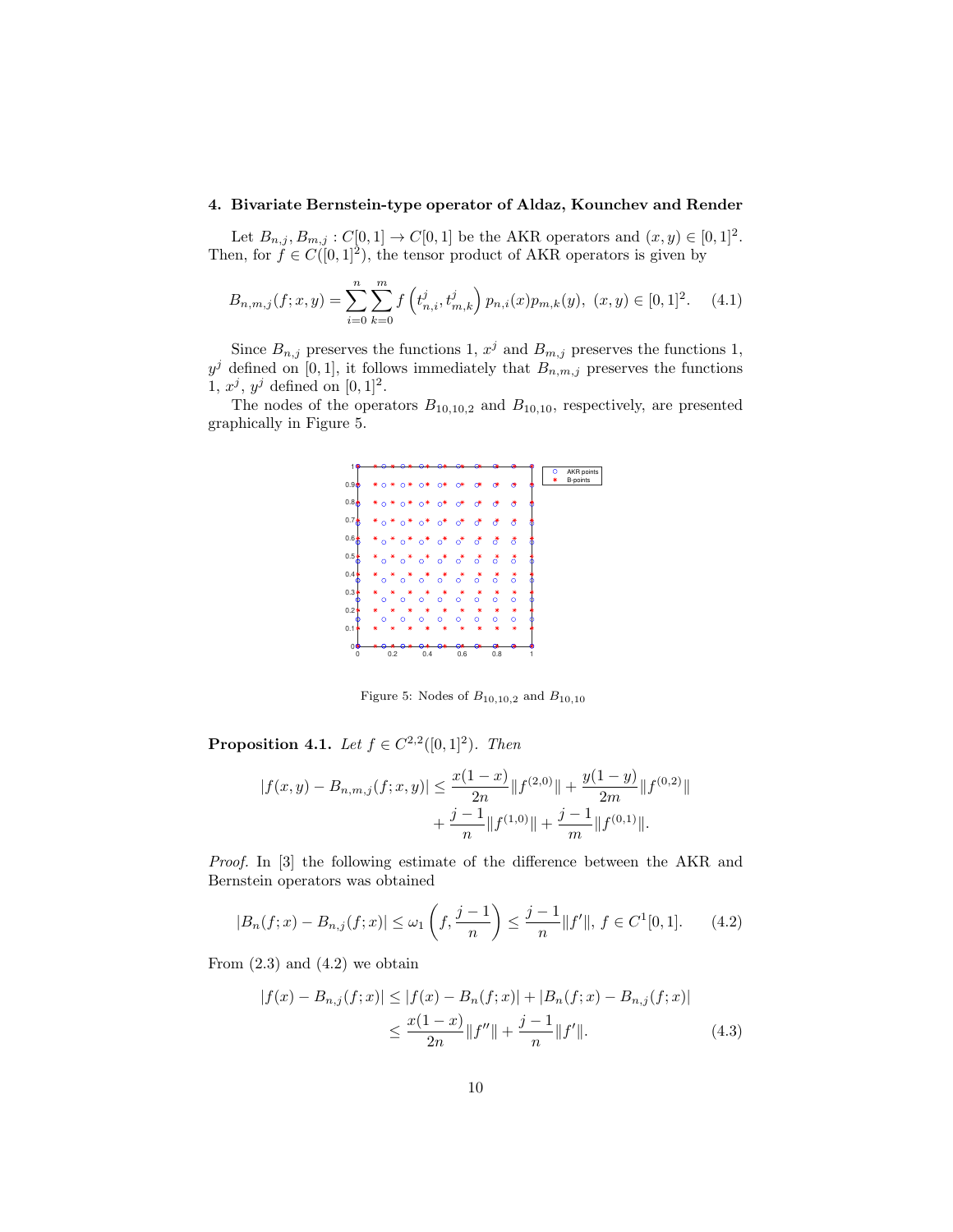Using (4.3) it follows that

$$
|f(x,y) - B_{n,m,j}(f;x,y)| \le |f(x,y) - xB_{n,j}(f;x,y)|
$$
  
+  $|xB_{n,j}(f;x,y) - xB_{n,j} \circ yB_{m,j}(f;x,y)|$   
 $\le |f(x,y) - xB_{n,j}(f;x,y)| + xB_{n,j} (|f - yB_{m,j}f|) (x,y)$   
 $\le \frac{x(1-x)}{2n} ||f^{(2,0)}|| + \frac{j-1}{n} ||f^{(1,0)}|| + \frac{y(1-y)}{2m} ||f^{(0,2)}|| + \frac{j-1}{m} ||f^{(0,1)}||.$ 

This concludes the proof.

**Conjecture 4.1.** In relation with Voronovskaja formula for  $B_{n,j}$  (see Remark 3.1) we state here a conjecture about the Voronovskaja formula for  $B_{n,n,j}$ . Suppose that  $(x, y) \neq \{(0, 1), (0, 1), (1, 0)\}, f \in C([0, 1]^2)$  and the partial derivatives  $f''_{x^2}$ ,  $f''_{y^2}$  exist and are finite at  $(x, y)$ . Then,

$$
\lim_{n \to \infty} n (B_{n,n,j}f(x,y) - f(x,y)) = Uf(x,y) + Vf(x,y),
$$

where

$$
Uf(x,y) := \frac{x(1-x)}{2}f''_{x^2}(x,y) - \frac{j-1}{2}(1-x)f'_x(x,y)
$$

and

$$
Vf(x,y) := \frac{y(1-y)}{2} f''_{y^2}(x,y) - \frac{j-1}{2}(1-y)f'_y(x,y).
$$

Define

$$
K_j^{[2]} := \left\{ f \in C([0,1]^2) \, | \, f(\cdot,y) \in K_j^{[1]}, \, f(x,\cdot) \in K_j^{[1]}, \, x,y \in [0,1] \right\}.
$$

**Theorem 4.1.** If  $f \in K_j^{[2]}$ , then

$$
f \le B_{n,m,j} f \le B_{n,m} f. \tag{4.4}
$$

*Proof.* Let  $f \in K_j^{[2]}$ . Then  $f(\cdot, y) \in K_j^{[1]}$ ,  $y \in [0, 1]$ . Using Proposition 3.1 we obtain

$$
f(x,y) \leq x B_{n,j} f(x,y), x, y \in [0,1]. \tag{4.5}
$$

From (4.5) it follows that

$$
yB_{m,j}f(x,y) \le B_{n,m,j}f(x,y). \tag{4.6}
$$

On the other hand  $f(x, \cdot) \in K_j^{[1]}$  and the same Proposition 3.1 tells us that

$$
f(x,y) \leq yB_{m,j}f(x,y). \tag{4.7}
$$

Combining  $(4.6)$  and  $(4.7)$  we get

$$
f(x,y) \le B_{n,m,j} f(x,y), \ x, y \in [0,1]. \tag{4.8}
$$

 $\Box$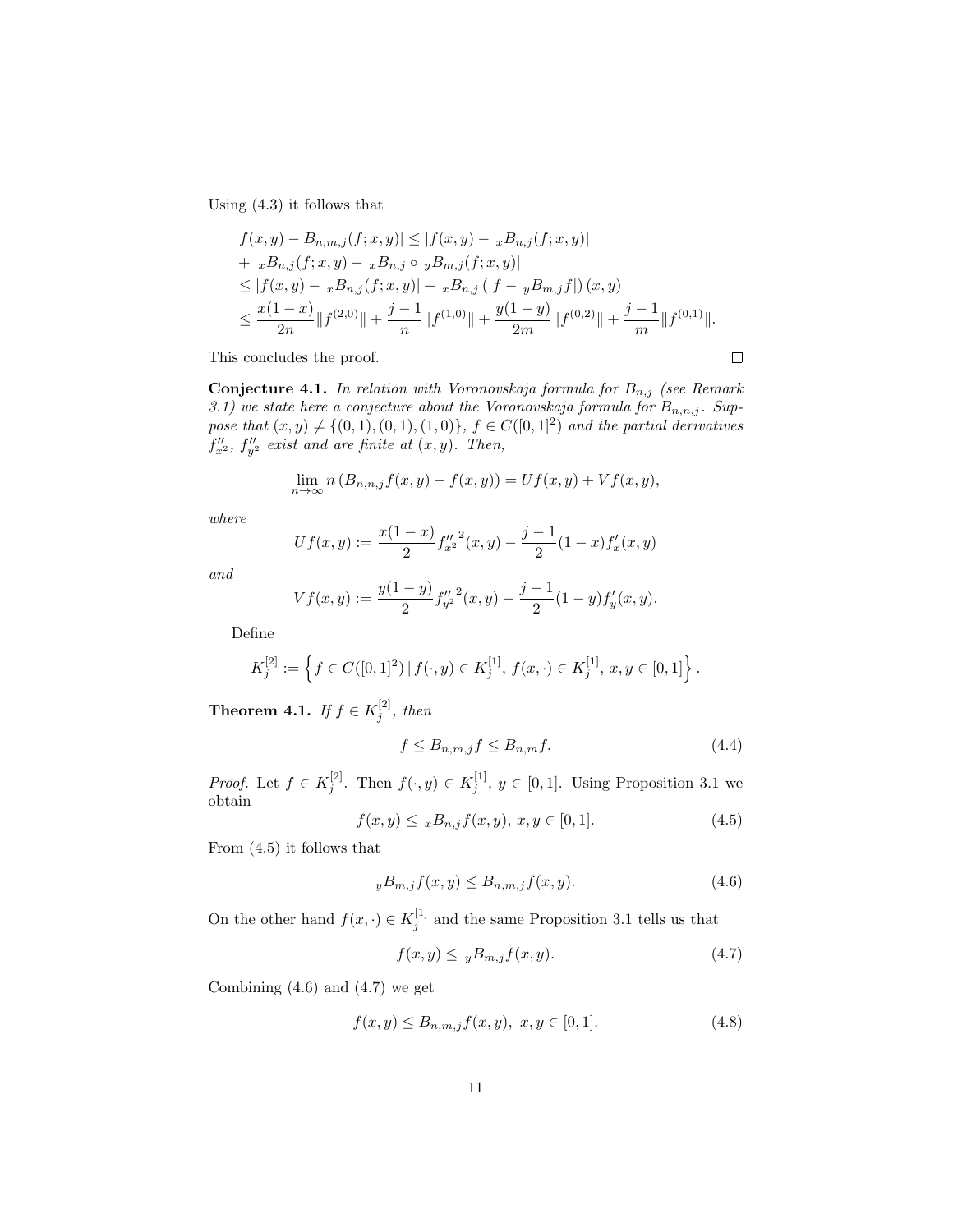Remember that  $f(x, \cdot)$  and  $f(\cdot, y)$  are increasing functions for all  $x, y \in [0, 1]$ . Moreover,

$$
t_{n,i}^j \le \frac{i}{n}, \quad t_{m,k}^j \le \frac{k}{m}.
$$

It follows that

$$
f\left(t_{n,i}^{j}, t_{m,k}^{j}\right) \le f\left(\frac{i}{n}, t_{m,k}^{j}\right) \le f\left(\frac{i}{n}, \frac{k}{m}\right),\tag{4.9}
$$

for all  $i = 0, ..., n, k = 0, ..., m$ .

From  $(2.1)$ ,  $(4.1)$  and  $(4.9)$  we get

$$
B_{n,m,j}f(x,y) \le B_{n,m}f(x,y), x, y \in [0,1].
$$
\n(4.10)

 $\Box$ 

Now  $(4.4)$  is a consequence of  $(4.8)$  and  $(4.10)$ .

**Remark 4.1.** Let  $f \in C^{2,2}([0,1]^2)$ . According to Theorem 3.3 if  $Uf \ge 0$  and  $Vf \geq 0$ , then  $f \in K_j^{[2]}$  and consequently Theorem 4.1 shows that  $B_{n,n,j} f \geq f$ ,  $n \geq 1$ .

If Conjecture 4.1 is valid and  $B_{n,n,j} f \geq f, n \geq 1$ , then  $Uf + Vf \geq 0$ . Is it true that if  $Uf + Vf \geq 0$ , then  $B_{n,n,j}f \geq f, n \geq 1$ ?

As functions from  $K_j^{[1]}$ ,  $f(\cdot, y)$  and  $f(x, \cdot)$  are characterized in Theorem 3.3. For the sake of simplicity we will use here the construction described in Theorem 3.3 with  $\varphi \in C^1[0,1], \varphi(x) \geq 0, \varphi'(x) \geq 0, x \in [0,1].$  Suppose that  $f \in C^{2,2}([0,1]^2)$ . Using convenient notation we have

$$
f(x,y) = f(0,y) + \int_0^x t^{j-1} \varphi(t,y) dt
$$
\n(4.11)

and

$$
f(x,y) = f(x,0) + \int_0^y s^{j-1} \psi(x,s) ds,
$$
\n(4.12)

where

$$
\varphi \in C^{1,1}([0,1]^2), \varphi \ge 0, \varphi'_x \ge 0,
$$
\n(4.13)

$$
\psi \in C^{1,1}([0,1]^2), \, \psi \ge 0, \, \psi'_y \ge 0. \tag{4.14}
$$

Due to (4.11) and (4.12) we need the compatibility condition

$$
f(x,y) = f(0,y) + \int_0^x t^{j-1} \varphi(t,y) dt = f(x,0) + \int_0^y s^{j-1} \psi(x,s) ds.
$$
 (4.15)

Taking in  $(4.15)$  the derivative with respect to x and then with respect to y we get

$$
t^{j-1}\varphi'_y(t,s) = s^{j-1}\psi'_x(t,s).
$$
\n(4.16)

Conversely, we will show that if  $(4.16)$  is fulfilled then  $(4.11)$  and  $(4.12)$  give us a function  $f(x, y)$  for which the compatibility condition (4.15) is fulfilled.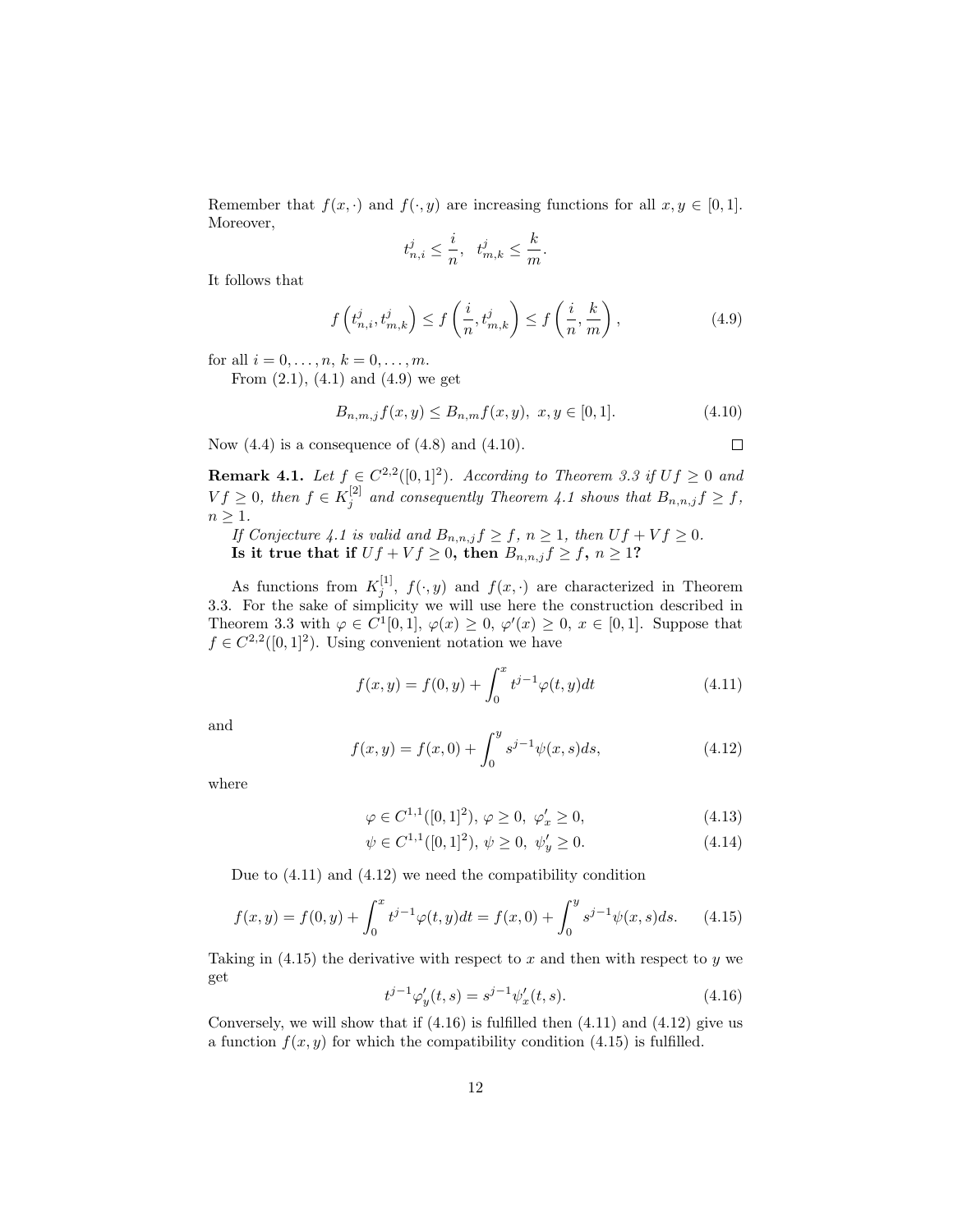In (4.16) take the integral with respect to t on the interval  $[0, x]$  and then the integral with respect to  $s$  on the interval  $[0, y]$ . This yields

$$
\int_0^x t^{j-1} \varphi(t, y) dt + \int_0^y s^{j-1} \psi(0, s) ds
$$
  
= 
$$
\int_0^y s^{j-1} \psi(x, s) ds + \int_0^x t^{j-1} \varphi(t, 0) dt =: f(x, y).
$$
 (4.17)

It is easy to check that the above function  $f(x, y)$  satisfies (4.15). To resume, we have proved

**Theorem 4.2.** Let  $\varphi$  and  $\psi$  satisfying (4.13), (4.14) and (4.16). The function f given by  $(4.17)$  is in  $K_j^{[2]}$  and satisfies

$$
f \leq B_{n,m,j} f \leq B_{n,m} f.
$$

Example 4.1. Let  $\varphi(x, y) = \psi(x, y) = h(x^{j} + y^{j}), h \in C^{1}[0, 2], h \ge 0, h' \ge 0.$ We have  $x^{j-1}\varphi'_y(x,y) = y^{j-1}\psi'_x(x,y)$ , and conditions (4.13), (4.14), (4.16) are verified.

The function  $f$  given by  $(4.17)$  is in this case

$$
f(x,y) = \frac{1}{j} \int_0^{x^j + y^j} h(u) du.
$$

**Example 4.2.** Let  $\varphi(x, y) = 2y^2 e^{x^2 y^2}$  and  $\psi(x, y) = 2x^2 e^{x^2 y^2}$ . For  $j = 2$  the conditions  $(4.13)$ ,  $(4.14)$ ,  $(4.16)$  are verified. Therefore, from  $(4.17)$  we get

$$
f(x,y) = \int_0^x t^{j-1} \varphi(t,y) dt = e^{x^2 y^2} - 1.
$$

For  $n = 3$ ,  $m = 4$  and  $j = 2$  Figures 6 and 7 illustrate the inequalities  $f \leq B_{3,4,2} f \leq B_{3,4}$  (see Theorem 4.2).



Figure 6: Graph of  $B_{3,4,2}f - f$  Figure 7: Graph of  $B_{3,4}f - B_{3,4,2}f$ 

For  $j = 2$  in Table 2 we present the error of approximation for AKR operator ( $E_{AKR}f$ ) and Bernstein operator ( $E_{B}f$ ) for certain values of n and m. Note that in this case the approximation by AKR operator is better than the approximation by the Bernstein operator.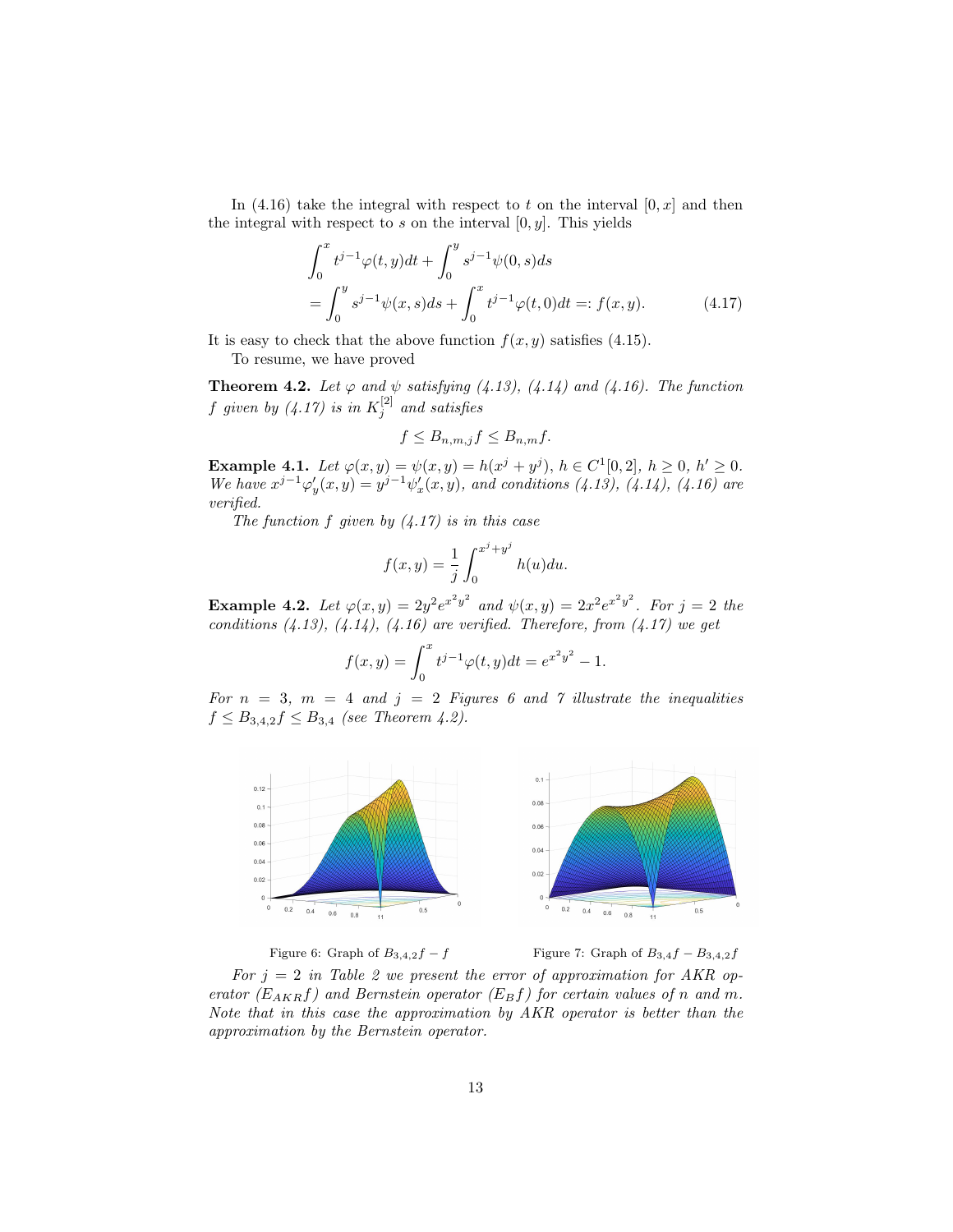Table 2. Error of approximation

| $n = m$                                              | 20                                                    | 30 | 40 | 50 | 60 |
|------------------------------------------------------|-------------------------------------------------------|----|----|----|----|
| $E_B f$                                              | $0.1057$ $0.0516$ $0.0342$ $0.0255$ $0.0204$ $0.0169$ |    |    |    |    |
| $E_{AKR}f$ 0.0449 0.0215 0.0142 0.0106 0.0084 0.0070 |                                                       |    |    |    |    |

Next we present two methods in order to construct a function  $f \in C([0, 1]^2)$ for which the AKR operator acts better than Bernstein operator.

**I.** Let  $\omega(u, v)$  be such that  $\omega(\cdot, v_0)$  and  $\omega(u_0, \cdot)$  are increasing and convex, for all  $u_0, v_0 \in [0, 1]$ . For  $x, y \in [0, 1]$  let  $a(x)$  and  $b(y)$  be increasing and convex functions. Define  $g(x, y) = \omega(a(x), b(y))$ . It can be verified immediately that  $g(\cdot, y_0)$  and  $g(x_0, \cdot)$  are increasing and convex, for all  $x_0, y_0 \in [0, 1]$ . Then, we can consider  $f(x, y) := g(x^j, y^j)$  for which AKR operator acts better than Bernstein operator.

**Example 4.3.** Let  $\omega(u, v) = \tan\left(\frac{\pi}{4}uv\right)$ ,  $0 \le u, v \le 1$ ,  $a(x) = 2^x - 1$ ,  $b(y) = y^3$ . Then, for  $f(x,y) = \tan\left(\frac{\pi}{4}(2^{x^j}-1)y^{3j}\right)$  the approximation by AKR operator is better than the approximation by the Bernstein operator.

For  $n = 3$ ,  $m = 4$  and  $j = 2$  Figures 8 and 9 illustrate the inequalities  $f \leq B_{3,4,2} f \leq B_{3,4}.$ 



Figure 8: Graph of  $B_{3,4,2}f - f$  Figure 9: Graph of  $B_{3,4}f - B_{3,4,2}f$ 

II. We want to dispose of two functions  $\varphi$  and  $\psi$  satisfying conditions (4.13), (4.14) and (4.16). Choose  $\varphi \in C^{1,2}([0,1]^2)$  such that

$$
\varphi \ge 0, \varphi'_x \ge 0, \varphi'_y \ge 0, y\varphi''_{y^2} - (j-1)\varphi'_y \ge 0.
$$
\n(4.18)

Moreover, assume that the function

$$
\psi(x,y) := y^{1-j} \int_0^x t^{j-1} \varphi'_y(t,y) dt \tag{4.19}
$$

is in  $C^{1,1}([0,1]^2)$ . It is easy to verify that the conditions  $(4.13)$ ,  $(4.14)$  and  $(4.16)$ are indeed satisfied.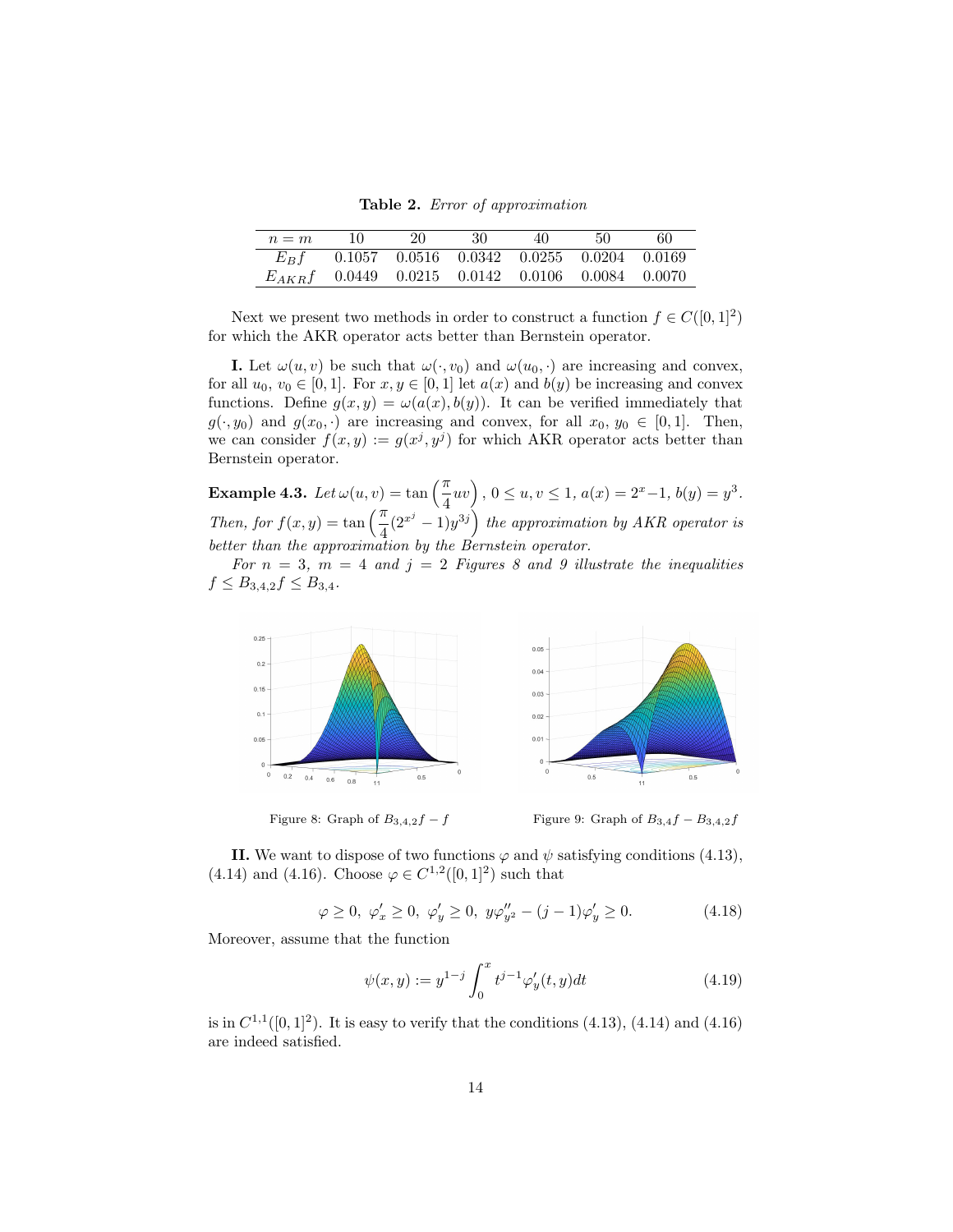As far as conditions (4.18) are concerned we can start with a function  $\tau \in$  $C^{1,1}([0,1]^2)$  subject to the conditions

$$
\tau \ge 0, \ \tau_x' \ge 0, \ \tau_y' \ge 0,\tag{4.20}
$$

and then construct

$$
\varphi(x,y) = \int_0^y s^{j-1} \tau(x,s) ds.
$$
\n(4.21)

It will satisfy  $(4.18)$ . From  $(4.19)$  we get

$$
\psi(x,y) = \int_0^x t^{j-1} \tau(t,y) dt.
$$
\n(4.22)

**Conclusion 4.1.** Starting with  $\tau$  satisfying (4.20), the equations (4.21), (4.22), (4.17) yield the function

$$
f(x,y) = \int_0^x \int_0^y t^{j-1} s^{j-1} \tau(t,s) dt ds,
$$
\n(4.23)

which is approximated by AKR operator better than by Bernstein operator, in the sense that

$$
f \le B_{n,m,j} f \le B_{n,m} f. \tag{4.24}
$$

In Example 4.2,  $\tau(x,y) = 4(1+x^2y^2)e^{x^2y^2}$ .

**Example 4.4.** Let  $\tau(t,s) = \sin \frac{\pi(t+s)}{4}$ . The function f given by (4.23) is

$$
f(x,y) = \frac{1}{\pi^4} \left[ -64\pi (y+x) \cos(\pi (y+x)/4) + (-16\pi^2 xy + 256) \sin(\pi (y+x)/4) + 64\pi x \cos(\pi x/4) + 64\pi y \cos(\pi y/4) - 256 \sin(\pi x/4) - 256 \sin(\pi y/4) \right].
$$

Figures 10 and 11 show that  $f \leq B_{4,4,2} f \leq B_{4,4} f$ . This is an illustration of the inequalities (4.24).



Figure 10: Graph of  $B_{4,4,2}f - f$  Figure 11: Graph of  $B_{4,4}f - B_{4,4,2}f$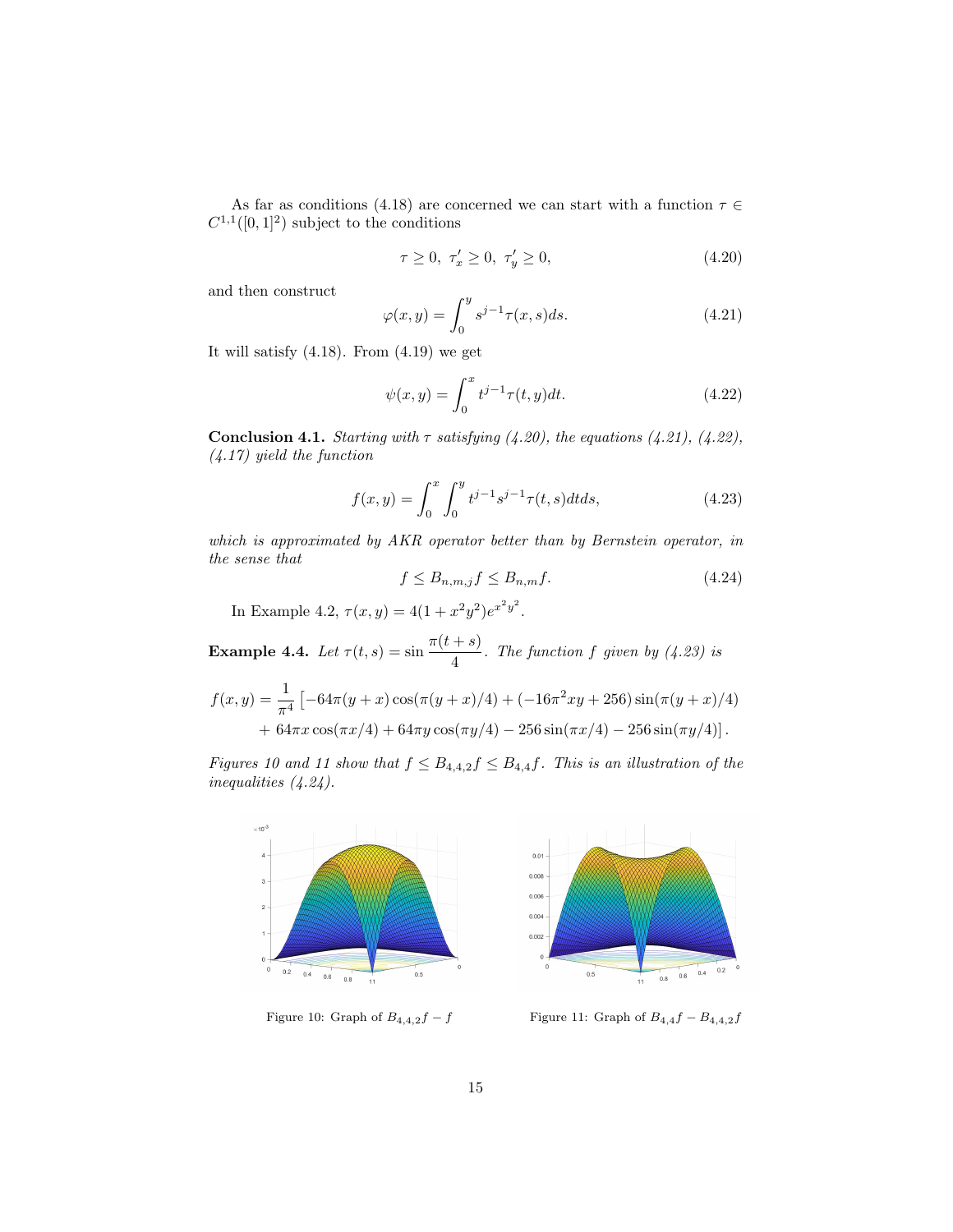## 4.1. On computing with Bernstein and AKR operators

Here we briefly describe some implementation details, which are useful for people interested in reproducing the results of the paper and/or wish to get more computational insights. In GitHub at the link

https://github.com/demarchi17/Bernstein-and-AKR-Operators there is the Matlab script AldazBernstein1d2d.m that allows to construct both operators on  $I = [0, 1]$  and in the unit square  $Q = [0, 1] \times [0, 1]$ . In the interval we have considered the function  $f(x) = -\frac{2}{x}$  $\frac{2}{\pi}x\cos\frac{\pi x}{2}$  $\frac{\pi x}{2} + \frac{4}{\pi^2}$  $rac{4}{\pi^2}$  sin  $rac{\pi x}{2}$  $\frac{a}{2}$  (see Example 3.1) while in the unit square the 3 functions  $f(x, y)$  of Examples 4.2, 4.3 and 4.4.

On input, the user is asked to provide the higher degree  $N$  up to which to approximate the functions and the AKR index  $j$ . Then, a loop on the degree  $n$  gives the results presented in Figures 2,4,..., 10,11 (see the corresponding Examples for details). More in details, the script allows:

- to compute Bernstein and AKR points in  $I$  and  $Q$ ;
- to construct Bernstein  $B_n$  and AKR operators  $B_{n,m,j}$  and evaluate them on a suitable and larger grid, say  $X_M$  where  $M = (n + 1)^2$  (constructed via meshgrid on the unit square);
- in  $[0, 1]$  to compute the relative 2-norm error

$$
E_r := \frac{\|f - B\|_2}{\|f\|_2}
$$

where  $B$  is one of the operators and  $f$  one of the functions previously considered;

- in  $[0,1]^2$  to compute the errors  $B_{n,m,j}f-f$  and  $B_{n,m}f-B_{n,m,j}f$
- to make the plots.

The script available at GitHub can be downloadable and the interested readers can play and tell us if there are improvements and bugs.

#### 5. Conclusions and further work

The AKR operators have been subject of intense research. They are important in Approximation Theory, where rate of convergence and Voronovskaja formula play a significant role. Their shape preserving properties are useful in CAGD.

Our paper has two aims. On one hand, we introduce the bivariate version of the AKR operators on  $C([0,1]^2)$  and investigate some approximation properties of them. On the other hand we compare, in the univariate case and also in the bivariate case, the approximation provided by AKR operators with that provided by Bernstein operators, in the spirit of [5], [6]. More precisely, we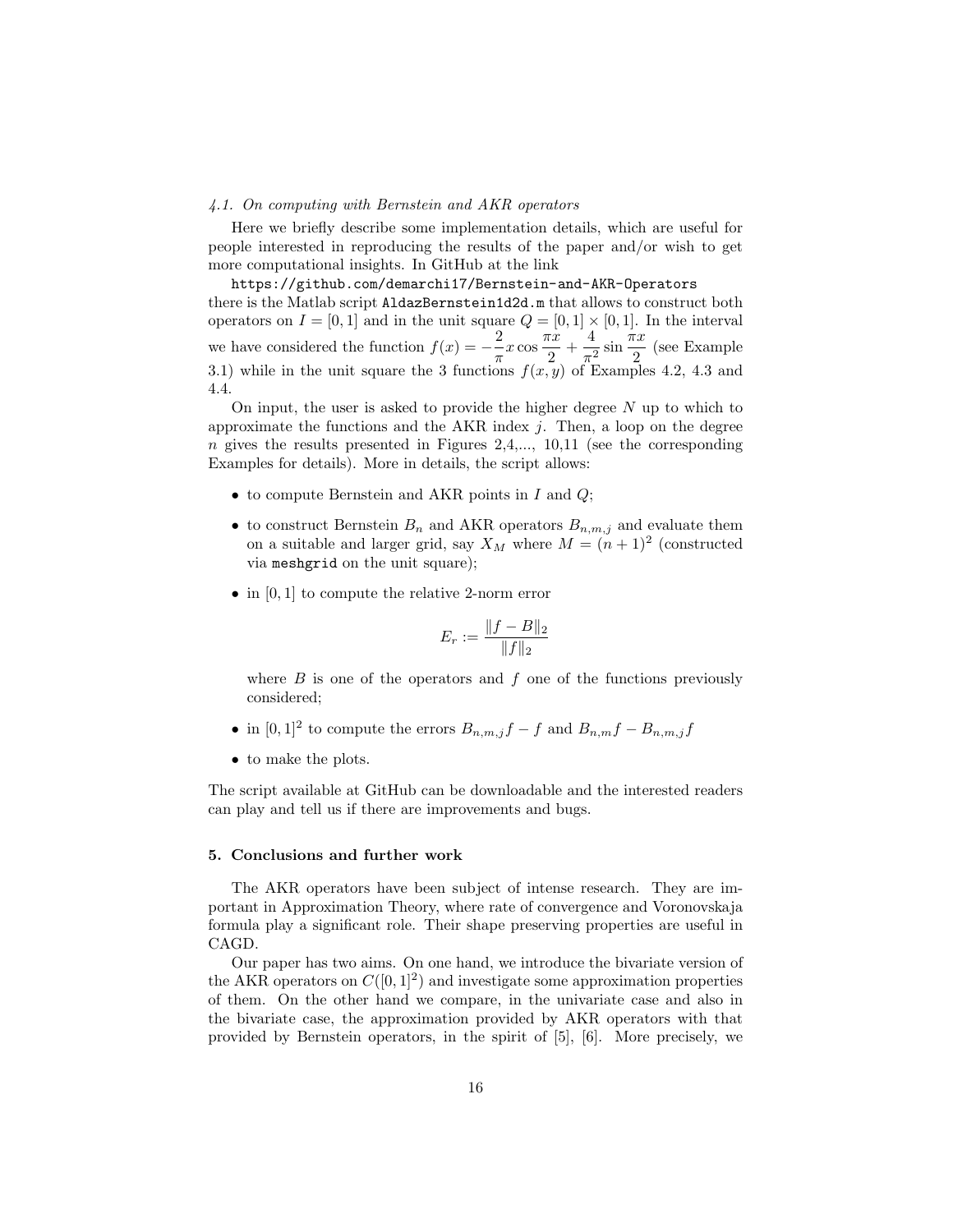describe families of functions which are better approximated by AKR operators and families of functions which are better approximated by Bernstein operators. Numerical and graphical experiments illustrate the theoretical results.

Theorem 22 and Theorem 24 in [4] exhibit shape preserving properties of AKR operators in the univariate setting. See also [5], [6]. It is known that the usual convexity is not generally invariant under the bivariate Bernstein operators. Families of convex functions for which the convexity is preserved by these operators are described in [14] and [7, Section 3.4]. The monotonicity of the sequence  $(B_{n,j}f)_{n\geq 1}$  for generalized convex functions f is presented in [4, Theorem 19]. In the multivariate case this kind of monotonicity is investigated in [7, Section 3.5]. The preservation of convexity and the above mentioned kind of monotonicity under the bivariate AKR operators deserve to be investigated, together with their applications to CAGD.

Acknowledgments. This work has been accomplished within the Rete Italiana di Approssimazione and the UMI Group "Teoria dell'Approssimazione e Applicazioni". The first author has been supported by the INdAM-GNCS Visiting Professors program 2021. The second author has been also partially supported by the Erasmus+ Programme for Teaching Staff Mobility between the Universities of Padova and Sibiu.

# References

- [1] A.M. Acu, H. Gonska, Composite Bernstein Cubature, Banach Journal of Mathematical Analysis, Banach Journal of Mathematical Analysis, 10(2), 235-250, 2016.
- [2] A.M. Acu, H. Gonska, M. Heilmann, Remarks on a Bernstein-type operator of Aldaz, Kounchev and Render, J. Numer. Anal. Approx. Theory, 50(1) (2021), 3–11.
- [3] A.M. Acu, I. Raşa, New estimates for the differences of positive linear operators, Numer. Algor., 73 (2016) no. 3, pp. 775–789
- [4] J.M. Aldaz, O. Kounchev, H. Render, Shape preserving properties of generalized Bernstein operators on extended Chebyshev spaces, Numer. Math., 2009, 114(1), 1–25.
- [5] J.M. Aldaz, O. Kounchev, H. Render, Bernstein operators for extended Chebyshev systems, Appl. Math. Comput. 217(2) (2010), 790-800.
- [6] J.M. Aldaz, H. Render, Optimality of generalized Bernstein operators, J. Approximation Theory, 162 (2010), 1407–1416.
- [7] F. Altomare, M. Cappelletti Montano, V. Leonessa, I. Ra¸sa, Markov Operators, Positive Semigroups and Approximation Processes, Walter de Gruyter, Berlin, Munich, Boston (2014).